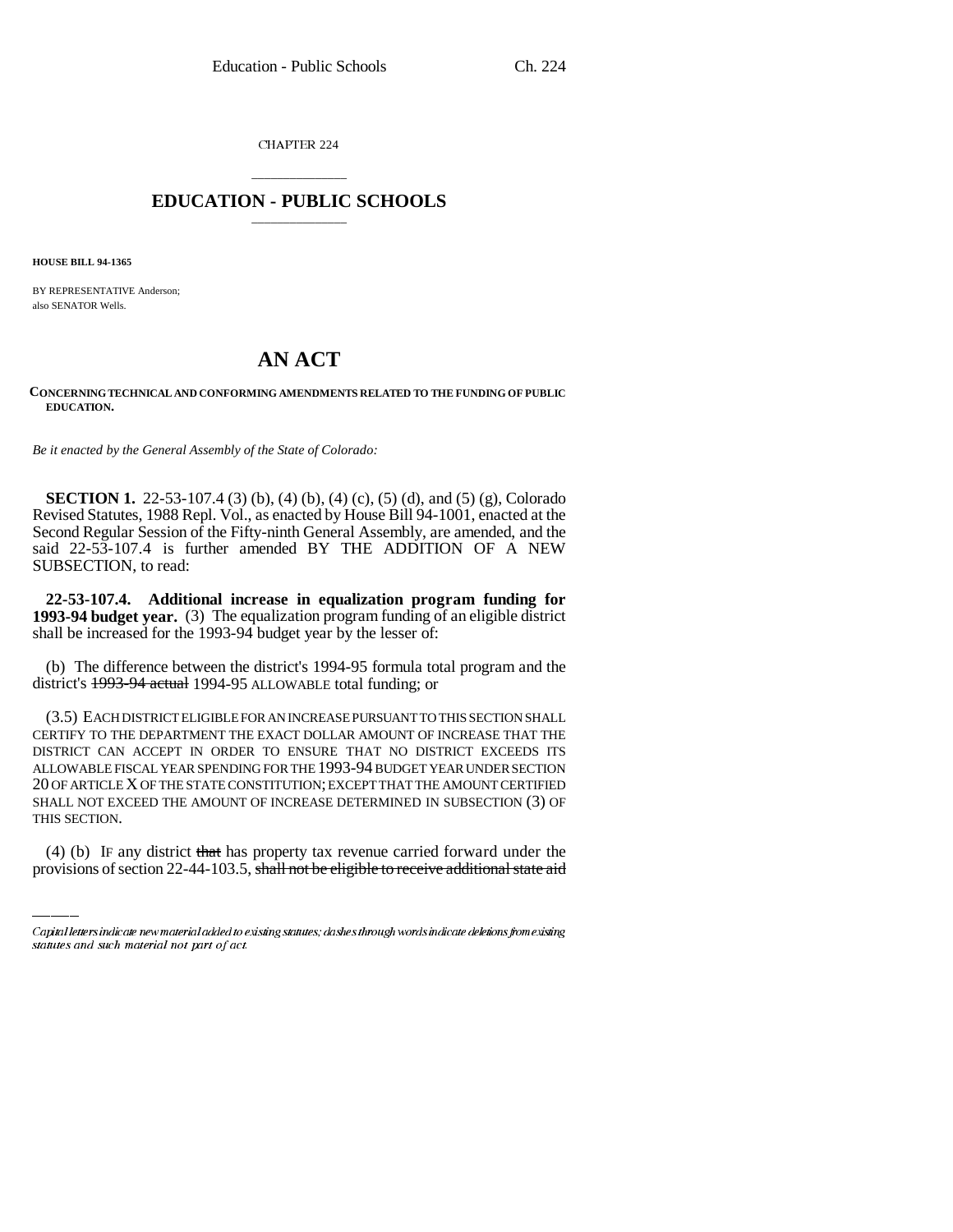pursuant to paragraph (a) of this subsection  $(4)$  but THE DISTRICT may increase the district's ITS equalization program funding through the use of such property tax revenue by the amount determined pursuant to subsection (3) of this section; EXCEPT THAT, IF THE PROPERTY TAX REVENUE CARRIED FORWARD IS LESS THAN THE AMOUNT DETERMINED PURSUANT TO SUBSECTION (3) OF THIS SECTION, THE DISTRICT SHALL RECEIVE THE DIFFERENCE BETWEEN THE TWO AMOUNTS AS ADDITIONAL STATE AID PURSUANT TO PARAGRAPH (a) OF THIS SUBSECTION (4). If the district advises the state board of such AN increase in funding THROUGH THE USE OF PROPERTY TAX REVENUE, the amount of the increase PROPERTY TAX REVENUE shall be subtracted from the amount of excess property tax revenue of the district which must be offset against state aid and categorical support funds pursuant to section 22-44-103.5 (2) (b) (III) (B) and (2) (c) (III).

(c) The moneys received as additional state aid received by a district pursuant to paragraph (a) of this subsection (4) or the amount of property tax revenue used to increase funding pursuant to paragraph (b) of this subsection (4) shall be appropriated or otherwise credited to a special district reserve prior to the end of the 1993-94 budget year so that the reserve increase is included in the district's 1993-94 fiscal year spending. The moneys in the special district reserve shall not be expended in the 1993-94 budget year but may be expended in the 1994-95 budget year to replace state aid that the district will not receive as a result of inclusion of the moneys in the special district reserve in the calculation of state aid in the 1994-95 budget year pursuant to section  $22-54-106$  (1) (a) (II).

(5) For purposes of this section:

(d) "1993-94 equalization program funding" includes the district's equalization program funding for the 1993-94 budget year, as determined pursuant to section 22-53-107, plus any additional funding received for the 1993-94 budget year pursuant to the provisions of SECTION 22-53-107.3 OR section 22-44-105  $(1)$  (e).

(g) "Maximum annual percentage change in 1993-94 fiscal year spending" means the percentage change allowed by section 20 of article X of the state constitution based upon the definition of inflation found in said section 20 and based upon the definition of local growth as the percentage change between the district's 1992 1992-93 funded pupil count and the district's 1993 1993-94 funded pupil count.

**SECTION 2.** 22-54-103 (6) and (12), Colorado Revised Statutes, 1988 Repl. Vol., as enacted by House Bill 94-1001, enacted at the Second Regular Session of the Fifty-ninth General Assembly, are amended to read:

**22-54-103. Definitions.** As used in this article, unless the context otherwise requires:

(6) "District's total program" means the funding for a district, as determined pursuant to section 22-54-104 OR SECTION 22-54-104.3, WHICHEVER IS APPLICABLE, which represents the financial base of support for public education in that district.

(12) "State average per pupil operating revenues" means the total program of all districts for any budget year determined in accordance with section 22-54-104 divided by the total funded pupil count of all districts for said budget year, minus the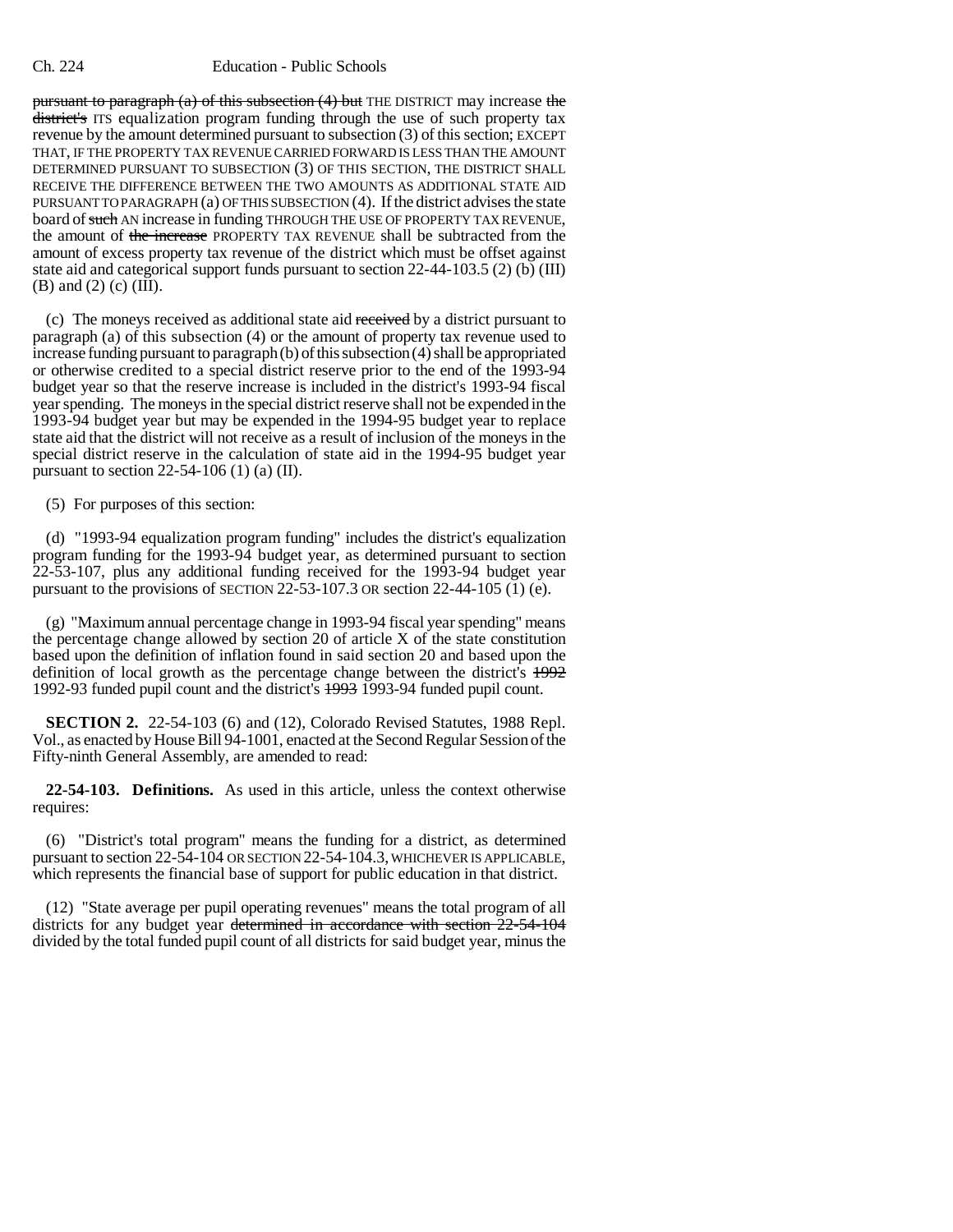minimum amount per pupil required by section 22-54-105 to be budgeted for the capital reserve fund, the insurance reserve fund, or any other fund for the management of risk-related activities.

**SECTION 3.** 22-54-104 (2) (b) (II) (B), Colorado Revised Statutes, 1988 Repl. Vol., as enacted by House Bill 94-1001, enacted at the Second Regular Session of the Fifty-ninth General Assembly, is amended to read:

**22-54-104. District total program.** (2) (b) (II) (B) For purposes of sub-subparagraph (A) of this subparagraph (II) only, a district's per pupil funding shall be calculated by establishing the district's per pupil funding in accordance with subsection (3) of this section except using the size factor for a district with a funded pupil count of four hundred fifty FIFTY-NINE and not the district's actual size factor.

**SECTION 4.** The introductory portion to 22-54-104.3 (1), Colorado Revised Statutes, 1988 Repl. Vol., as enacted by House Bill 94-1001, enacted at the Second Regular Session of the Fifty-ninth General Assembly, is amended to read:

**22-54-104.3. Total program for 1994-95 and 1995-96 budget years - special provisions.** (1) Notwithstanding the provisions of section 22-54-104 (2) AND (6), the 1994-95 total program of a district that increased its 1993-94 equalization program funding pursuant to the provisions of former section 22-53-107.4 shall be the lesser of:

**SECTION 5.** 22-51-104 (2), Colorado Revised Statutes, 1988 Repl. Vol., as amended by House Bill 94-1001, enacted at the Second Regular Session of the Fifty-ninth General Assembly, is amended to read:

**22-51-104. Methods of determining reimbursement entitlement.** (2) In no event shall the reimbursement entitlement of any school district under the provisions of subsection (1) of this section for any entitlement period exceed ninety percent of the total amount expended by the school district during said entitlement period for current operating expenditures for pupil transportation, nor, for entitlement periods beginning on or after  $J_{\text{t}}/J_{\text{t}}$  1, 1994 JULY 1, 1993, if a school district is subject to a court-ordered desegregation order, shall the reimbursement entitlement of any such district be less than fifty-five percent of the total amount expended by the district during said entitlement period for current operating expenditures for pupil transportation.

**SECTION 6. Repeal.** Sections 6 and 7 of House Bill 94-1001, enacted at the Second Regular Session of the Fifty-ninth General Assembly, are repealed.

**SECTION 7.** 22-32-116.5, Colorado Revised Statutes, 1988 Repl. Vol., as amended, is amended BY THE ADDITION OF A NEW SUBSECTION to read:

**22-32-116.5. Extracurricular activities.** (3) IF ANY FEE IS COLLECTED PURSUANT TO THIS SECTION FOR PARTICIPATION IN AN ACTIVITY, THE FEE SHALL BE USED TO FUND THE PARTICULAR ACTIVITY FOR WHICH IT IS CHARGED AND SHALL NOT BE EXPENDED FOR ANY OTHER PURPOSE.

**SECTION 8.** 22-33-104.5 (6), Colorado Revised Statutes, 1988 Repl. Vol., as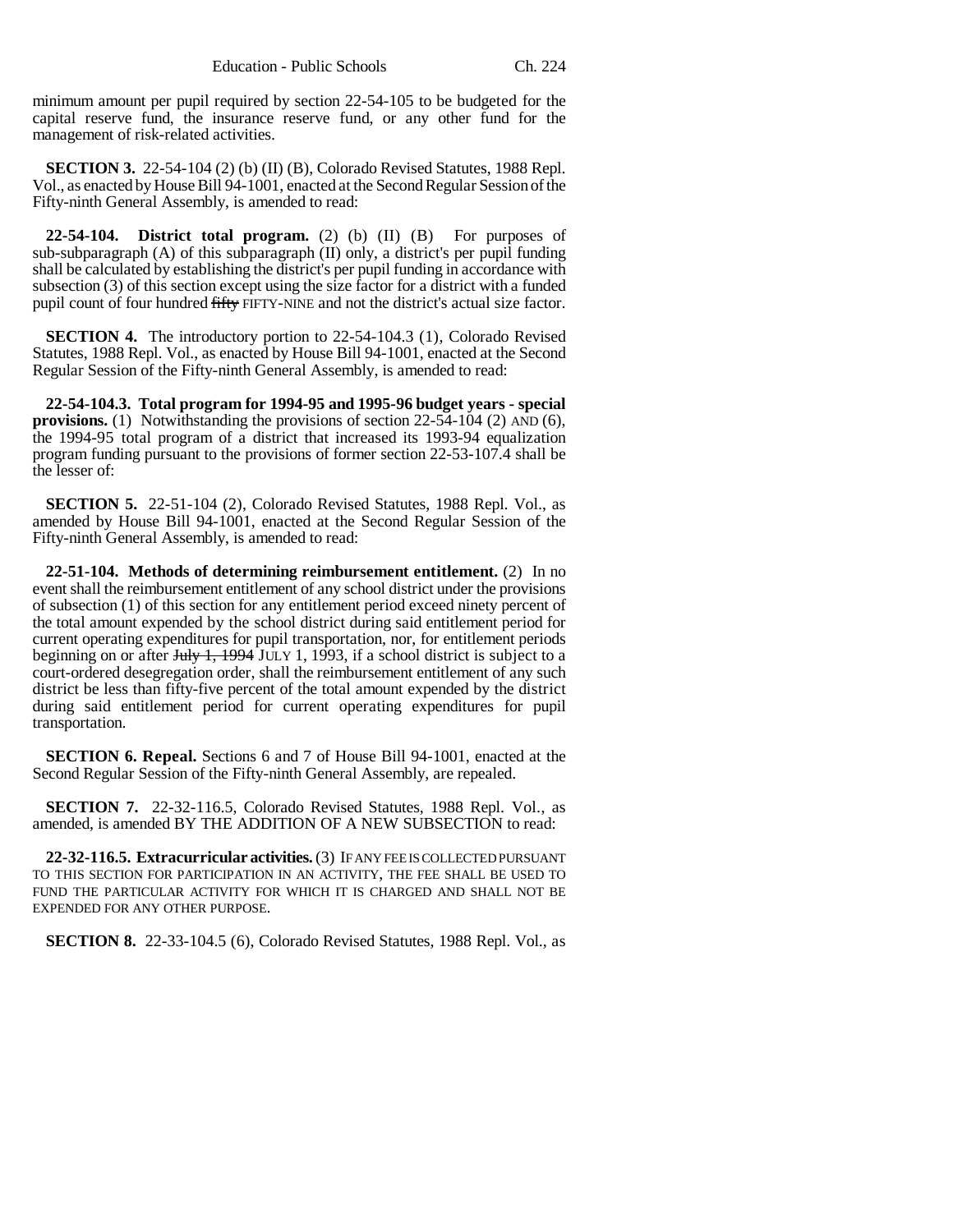amended, is amended BY THE ADDITION OF A NEW PARAGRAPH to read:

**22-33-104.5. Home-based education - legislative declaration - definitions guidelines.** (6) (e) IF ANY FEE IS COLLECTED PURSUANT TO THIS SUBSECTION (6) FOR PARTICIPATION IN AN ACTIVITY, THE FEE SHALL BE USED TO FUND THE PARTICULAR ACTIVITY FOR WHICH IT IS CHARGED AND SHALL NOT BE EXPENDED FOR ANY OTHER PURPOSE.

**SECTION 9.** Section 58 of House Bill 94-1001, enacted at the Second Regular Session of the Fifty-ninth General Assembly, is amended to read:

SECTION 58. **Appropriation - 1993-94 fiscal year.** In addition to any other appropriation made for the current fiscal year, there is hereby appropriated, out of any moneys in the general fund not otherwise appropriated, to the department of education, the sum of twenty-seven million six hundred thirty-one thousand two hundred ninety-three dollars (\$27,631,293) TWENTY-SEVEN MILLION SIX HUNDRED SEVENTY THOUSAND ONE HUNDRED NINETY-TWO DOLLARS (\$27,670,192), of which amount twenty-seven million nineteen thousand seven hundred forty-five dollars  $(\frac{$27,019,745)}{}$  TWENTY-SEVEN MILLION FIFTY-EIGHT THOUSAND SIX HUNDRED FORTY-FOUR DOLLARS (\$27,058,644), or so much thereof as may be necessary, shall be used to implement section 22-53-107.4, Colorado Revised Statutes, enacted in this act, and of which amount six hundred eleven thousand five hundred forty-eight dollars (\$611,548), or so much thereof as may be necessary, shall be used to make additional state aid payments pursuant to section 22-53-114 (9), Colorado Revised Statutes, which result from the amendment made in this act to section 22-32-110 (1) (ff) and (1) (gg), Colorado Revised Statutes.

**SECTION 10.** 22-32-115 (2) (b), Colorado Revised Statutes, 1988 Repl. Vol., as amended by House Bill 94-1065, enacted at the Second Regular Session of the Fifty-ninth General Assembly, is amended to read:

**22-32-115. Tuition for resident school-age children.** (2) (b) A board of education of a district shall permit any child, the parents or guardian of whom are residents of the state but are not residents of the district, to attend school in the district pursuant to the provisions of section 22-36-101, except that AND the parents or guardian of such child shall not be required to pay tuition. IF THE CHILD PERMITTED TO ATTEND SCHOOL IN THE DISTRICT PURSUANT TO THE PROVISIONS OF SECTION 22-36-101 IS A CHILD WITH A DISABILITY, THE SCHOOL DISTRICT OF RESIDENCE SHALL BE RESPONSIBLE FOR PAYING ANY TUITION FOR EDUCATING THE CHILD IN ACCORDANCE WITH THE PROVISIONS OF SECTION 22-20-109 (4). Nothing in this paragraph (b) shall be construed as creating an obligation on the part of the school district of residence or the school district of attendance to provide transportation at public expense for any such child to and from the school of attendance. The board of education of any school district may permit any child, the parents or guardian of whom are not residents of the state, to attend school in the school district and may require the parents or guardian of the child to pay tuition on behalf of the child.

**SECTION 11.** 22-20-109, Colorado Revised Statutes, 1988 Repl. Vol., as amended, is amended BY THE ADDITION OF A NEW SUBSECTION to read:

**22-20-109. Tuition.** (4) WHEN A CHILD WITH A DISABILITY ENROLLS AND